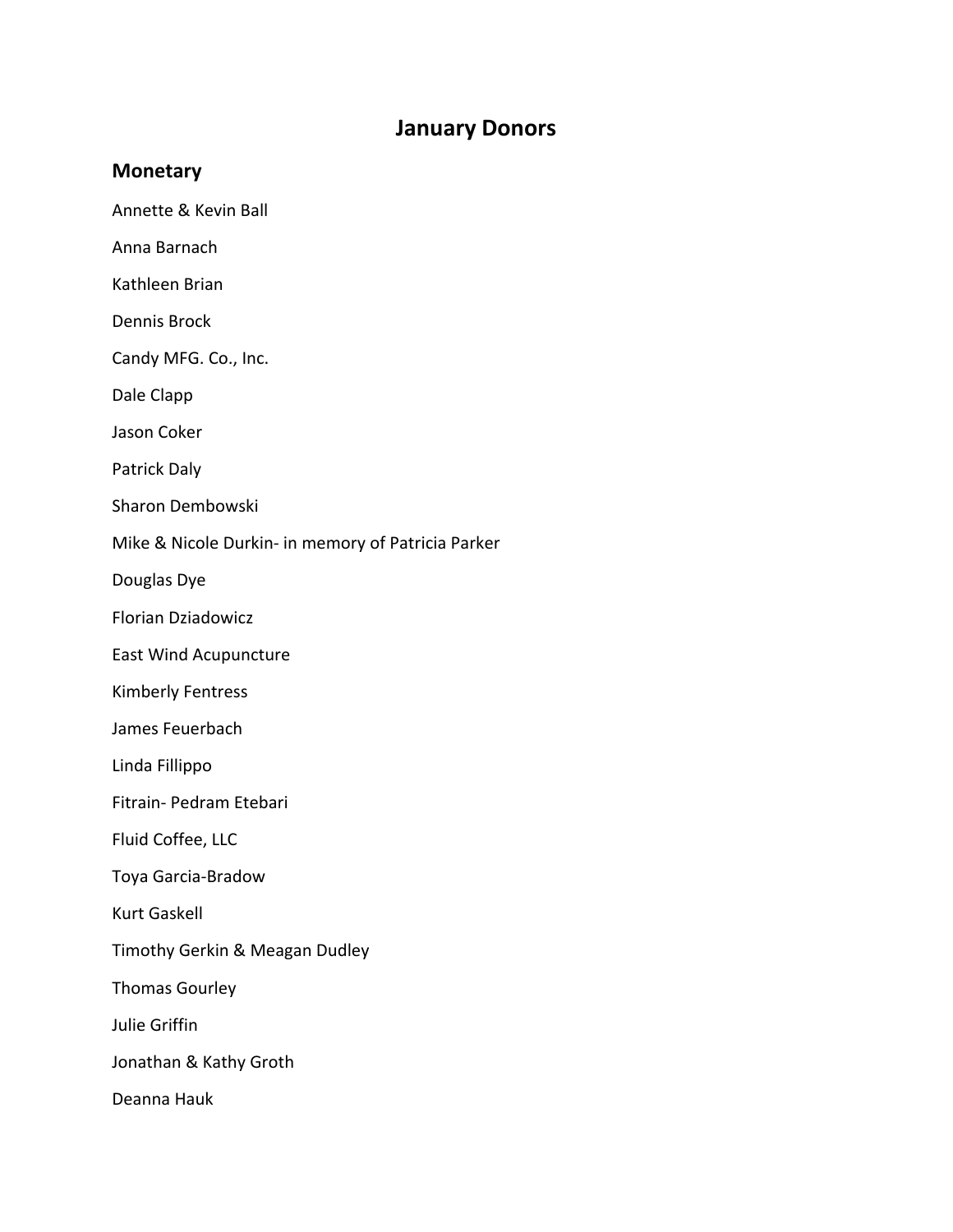| <b>Bryan Hunt</b>                                   |
|-----------------------------------------------------|
| Abby Huseman                                        |
| Donna Jackson                                       |
| John & Linda Johnson                                |
| W L & E Johnson                                     |
| Audre Kapacinskas                                   |
| Allen & Karen Kent- in memory of Harold Bartholomew |
| Amy Kinard                                          |
| Paul Kohlhoff                                       |
| Terrence & Nancy Kolasa- in memory of Bob Crone     |
| James Korienek                                      |
| <b>Allison Kroft</b>                                |
| Jerry & Diane Land                                  |
| Brian & Patty Lane                                  |
| Steven & Diana Langer                               |
| Cecelia Langura                                     |
| <b>Timothy Lozny</b>                                |
| Charles & Patricia Malasto                          |
| Aleasha Martinez                                    |
| Marilyn Matsey                                      |
| <b>Ruth Merkner</b>                                 |
| <b>Bill &amp; Nancy Morris</b>                      |
| Lia Niespodziany                                    |
| Frances Omeara                                      |
| <b>Tracey Onohan</b>                                |
| <b>Dolores Parisi</b>                               |
| Powersource Transportation, Inc.                    |